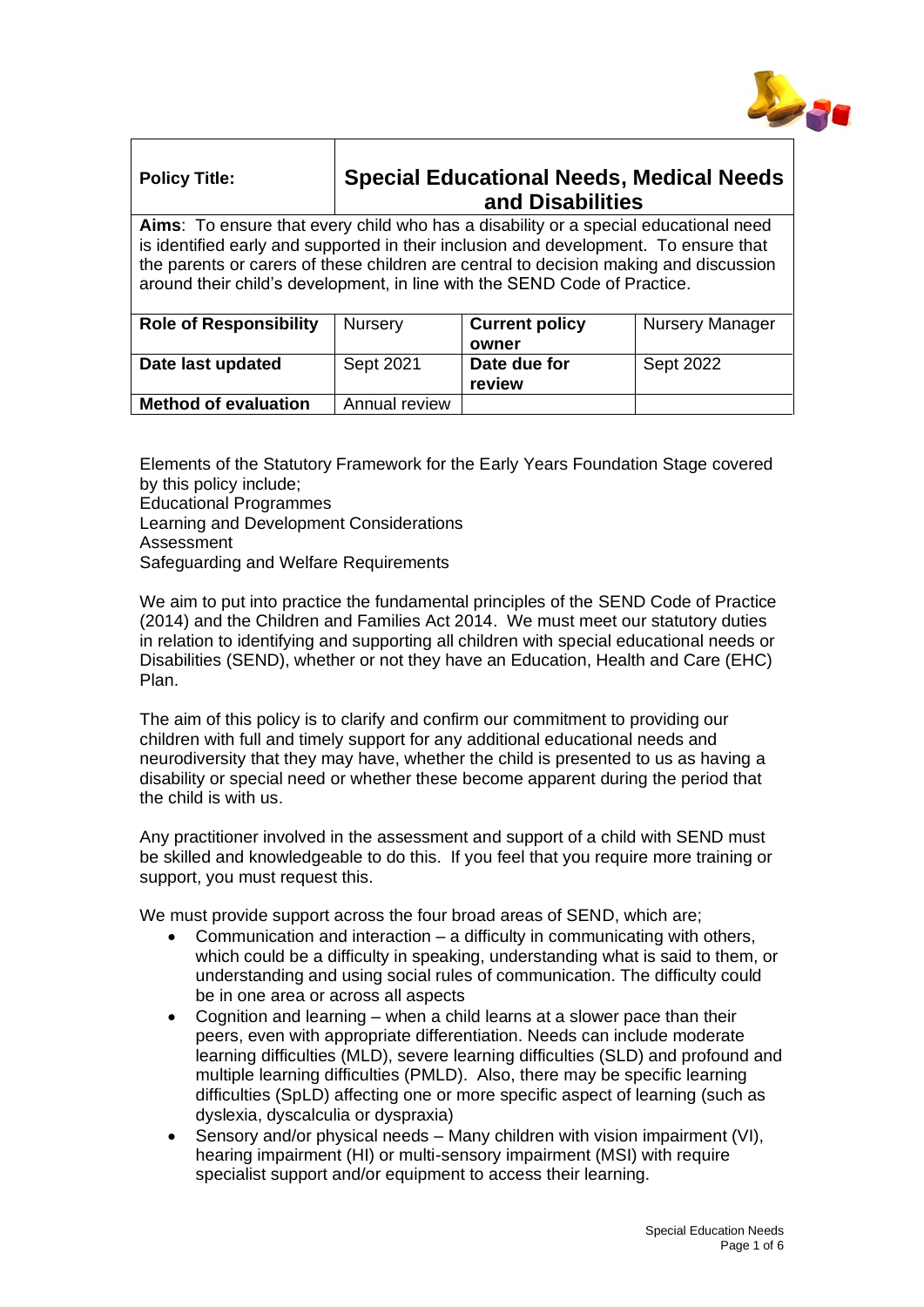

• Social, emotional and mental health difficulties - this can manifest itself in many ways, such as being withdrawn or isolated, displaying disruptive behaviour. This may reflect underlying mental health difficulties such as anxiety or depression.

## **SENCO**

Our Special Educational Needs and Disability Coordinators (s) are (at the time of publishing);

Durham – Laura Howard, Nicola Lister & Rebecca Gayle

Bishop Auckland – Vikki Mitchell

However, both work as part of a team. All staff are responsible for supporting children and families with SEND.

Each nursery has its own SENCO, who is supported by the Area SENCO and the Early Years Equality and Inclusion Development Advisers. Each SENCO must attend the full range of training courses available to them via the Durham County Council Education Development Team and must attend at least 50% of the cluster meetings each year, to maintain their knowledge. It is imperative that the SENCO disseminates this information to the rest of the team. It is essential that Nursery Managers also maintain their knowledge of county procedures and best practice and therefore it is expected that they will also attend the other 50% of the cluster meetings.

The Early years Equality and Inclusion EDAs are available for advice as follows; Gill Briggs 03000 268920 Chris Taylor 03000 268924

Each SENCO (supported by the Manager) is responsible for supporting the rest of the team in providing support to the children with SEND and their families. This includes early identification of special educational needs, for smooth transition between settings and for managing and supporting the family and children in the setting.

The role of the SENCO involves;

- Ensuring all practitioners in the setting understand the responsibilities for children with SEND and the setting's approach to identifying and meeting the needs of their SEND
- Advising and supporting colleagues
- Ensuring key workers involve parents throughout and that their insights inform actions taken
- Liaising with professionals or agencies beyond the setting

Where a practitioner does not require support, they can carry out this role as the child's keyworker.

## **Working with Parents and/or carers**

We are committed to working closely with parents in a confidential and professional manner, providing them with support without patronising and without offering advice or diagnoses outside our area of expertise. We work alongside parents to provide a single and holistic approach to supporting the child's development and needs. We may be able to support the parent by directing them to other professionals or by inviting professionals in to meet the parents, should they require it.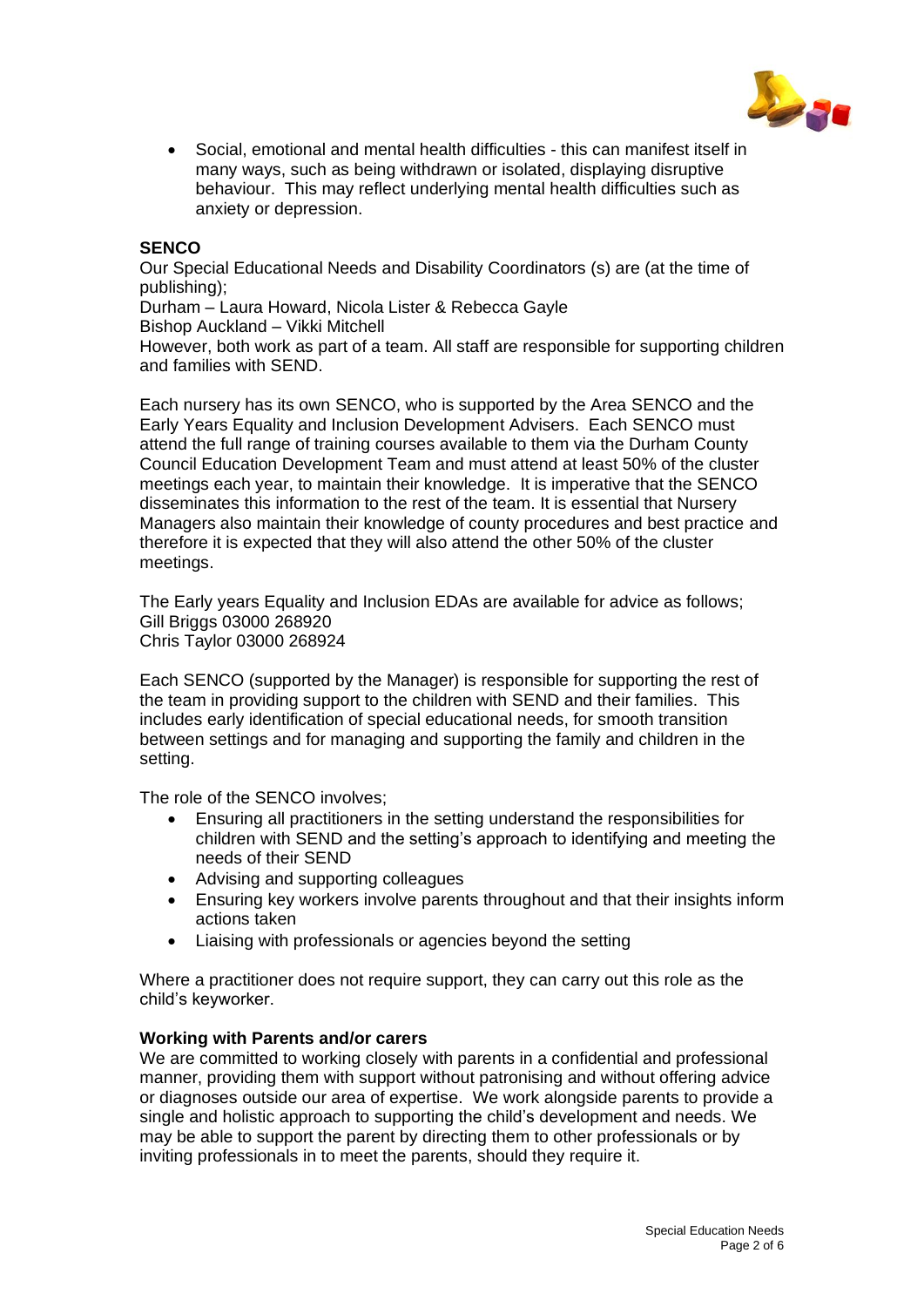

## **Early Identification**

The benefits of early identification are widely recognised. Identifying need at the earliest point, and then making effective provision, improves long-term outcomes for children.

If a practitioner suspects that a child is showing signs of SEND, neurodiversity or developmental delay, they should seek advice from the SENCO and nursery manager before sharing their concerns with the parent. This is to ensure that we do not raise alarm unduly. This should be done quickly and without delay, to ensure that we achieve early identification.

Routines, strategies, resources and pedagogical approaches may need to be changed to meet a child's needs. These should be discussed and agreed in the team to provide a rapid and focused opportunity to observe a child's responses. These should be shared with parents to provide consistency and diverse views. Some children will respond positively to focused work and no further concerns may arise.

All children are observed and assessed using the Summary Assessments and Two-Year Check (Progress Summary) processes. Parents are always invited and encouraged to attend a regular meeting to discuss their child's progress. Parents must receive a copy of the progress summary at the two-year check stage and at all other stages if they request it. From observations and assessments emerging concerns may be highlighted. We should be alert to emerging difficulties and respond early, in particular we should respond to parents' concerns. We work alongside the Health Visiting team in supporting an integrated two-year review.

## **Support Plan**

If a child joins us with an identified need or if a child has been assessed as having an emerging need, a Support Plan may be required. The Support Plan should be created with the parents and with other professionals, where required.

This should highlight;

- areas where good progress is being made
- additional support that might be needed
- if there is concern that a child may have a developmental delay (which may indicate SEND or disability).
- the activities, strategies and adjustments we intend to adopt to address any issues or concerns (these should be specific and measurable)
- details of the actions of other professionals involved (sourced from parents or from other professionals directly)

A child who has a delay in learning and development which may be due to domestic circumstances (eg lack of opportunity, EAL, neglect) should be monitored using the nursery assessment process unless or until concerns highlight other factors such as underlying learning or communication difficulty.

Children should be assessed using the plan, do, review model, with two cycles, to ensure that the assessment is accurate and considered in different scenarios. Where there is little or no improvement in the child's progress, more specialist assessment may be called for from the relevant professional(s), with the parents' agreement.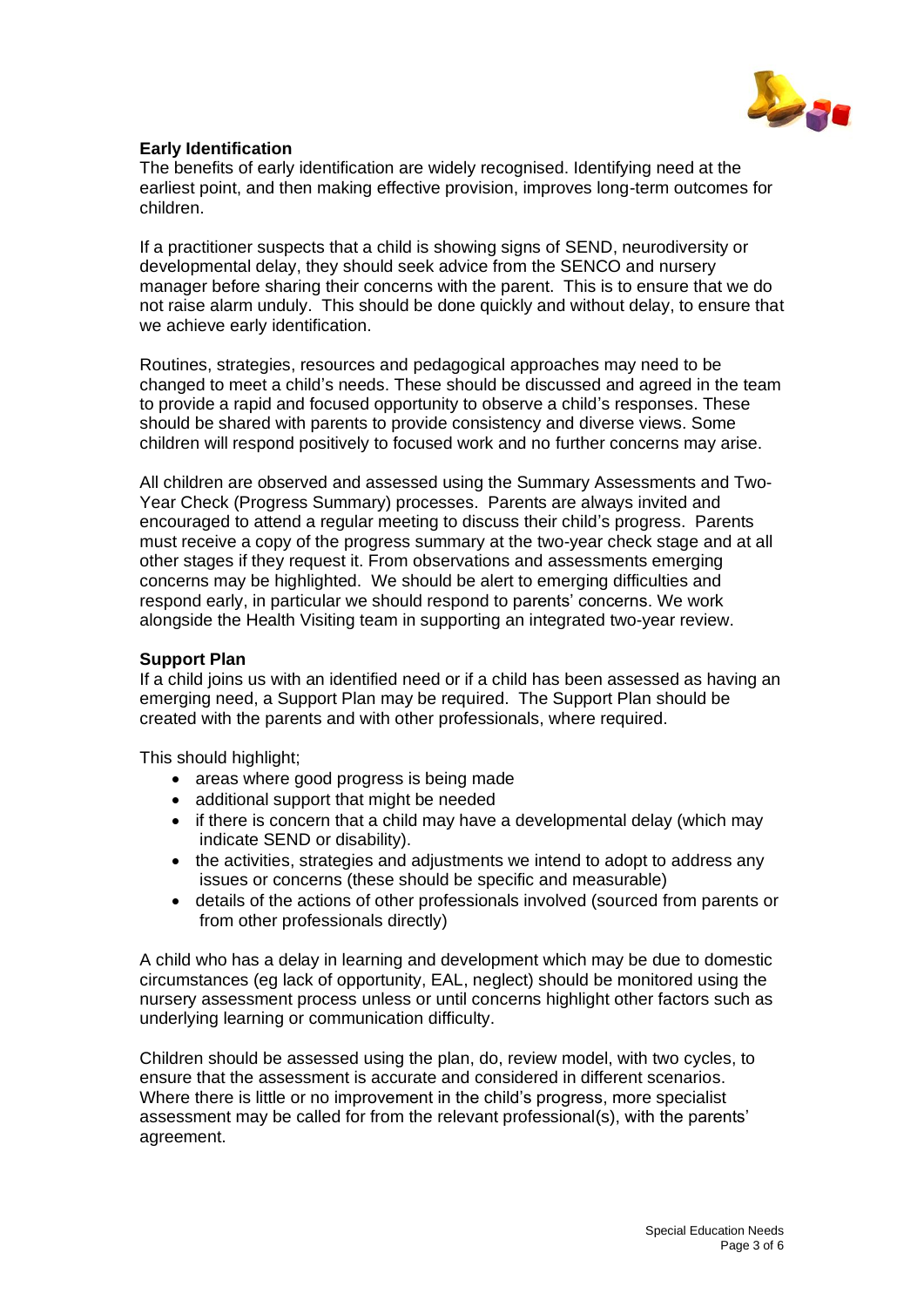

## **SEND Support Plan**

Where it is decided to provide SEND Support, alongside the parents the following should be agreed;

- Intended outcomes for the child
- interventions and support to be put into place
- the expected impact on progress, development or behaviour
- a date for review
- any related staff development required
- opportunities for supporting at home

This should be reviewed on a regular basis, normally 8 weeks or suitable for the individual child and/or family. It is likely as time progresses, the plan becomes more detailed and more frequently reviewed.

We must ensure that we have provision to meet the needs of every child with known or emerging SEND or medical conditions. Where we require support, equipment or training to meet these needs, this should be accessed via the Inclusion and Equality Team.

Every child must be allocated a key person and that person must establish a relationship with parents when the chid starts with us. At this point, we will encourage parents to share any prior knowledge of developmental or health issues that their child may have and to share any concerns that they may have. If a child is known to have any developmental or health concerns, the may be involved in the child's initial 'All About Me' meeting if required.

When we create a SEND support plan, we must create a SEND Chronology to record a summary of all conversations and contacts with other professionals. To make a record of conversations and decisions with parents and professionals, we create a 'short note', to be signed by the parents – as a record of agreement for action.

#### **EHC Assessment**

Where, despite taking relevant and purposeful action to identify, assess and meet the special educational needs of the child, the child has not made expected progress, or the child has a known condition which would provide an expectation of the child not accessing mainstream school without support, we should consider requesting an EHC needs assessment. The parent can request the assessment too. The purpose of an EHC is to make special education provision to meet the SEND of the child, to secure the best possible outcomes across education, health and social care. From the EHC, the Durham local authority will use the assessment to record parental preferences, establish outcomes, detail the SEND and specify provision needed.

If we are aware that a child is likely to need special educational provision within the first 2 years of school, we should seek advice on whether to request an EHC assessment (eg if they have a debilitating condition which is likely to worsen and cause learning or access problems at school).

In the event that a child presents to us with significant difficulties or impairments which are diagnosed and known we can request an EHC assessment without doing a support plan first. However, we must do an interim support plan to meet the child's immediate needs and identify outcomes with the parent.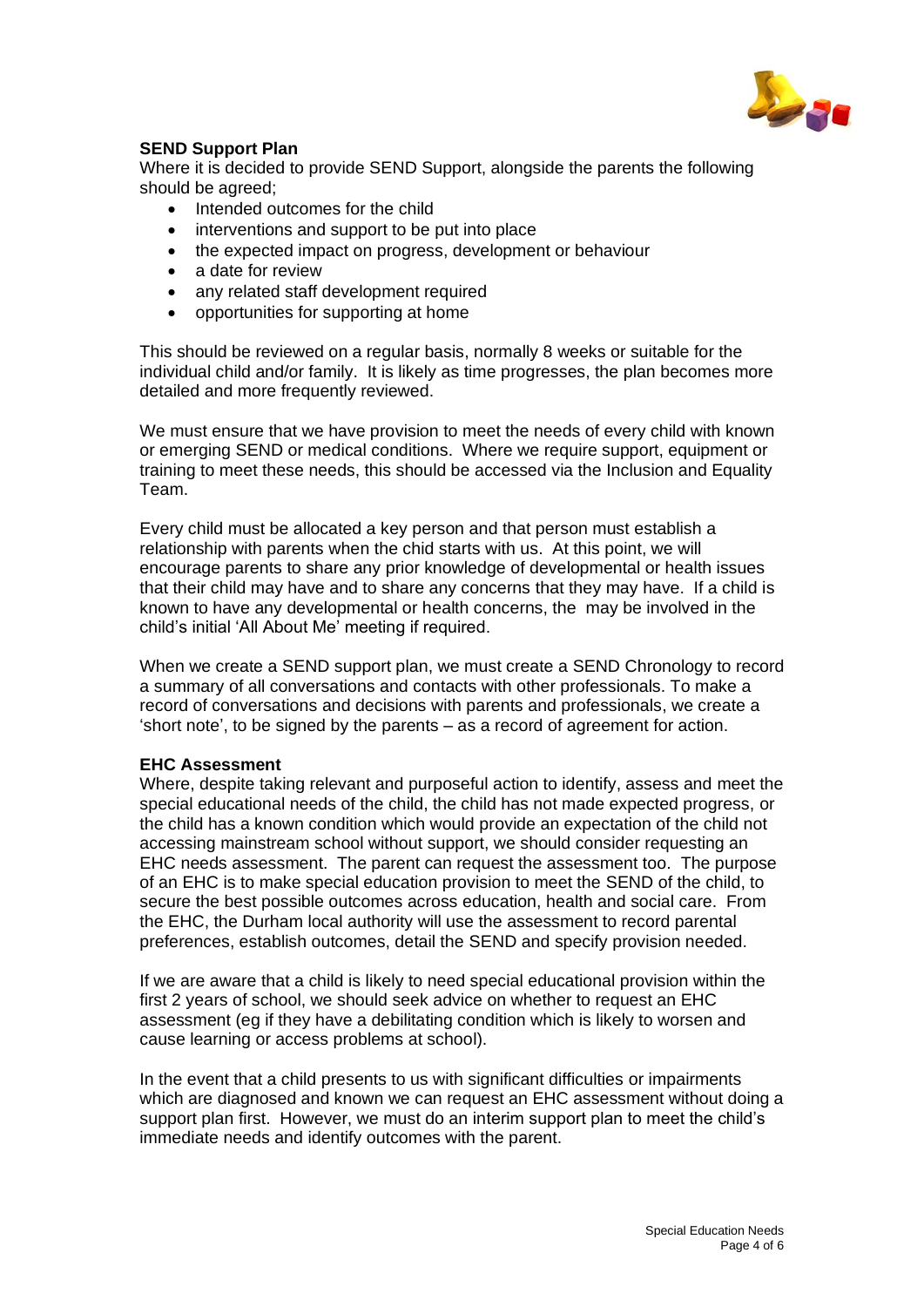

An EHC plan will specify how services will be delivered as part of the whole package and explain how best to achieve the outcomes sought across education, health and social care for the child. An EHC assessment will not always lead to an EHC Plan. For example, if we and the parents together can support the child, a plan will not be required.

The local authority will inform us if they believe that an EHC Plan is necessary within 6 weeks of the request.

In the review of an EHC assessment or the creation of an EHC plan, we may be requested to attend meetings or provide developmental reports. This report would be in the format of a Support Plan and may be alongside a progress summary, and should be provided as soon as possible, the maximum timescale is 6 weeks, however it is anticipated that we can respond within 2 weeks (there will be exceptions). In the event that a child is 'looked after' these timescales may be shorter.

If the EHC assessment finds that it is necessary for special educational provision to be made, Durham local authority will decide to prepare an EHC Plan.

## **EHC Plan**

The EHC Plan will include;

- A positive description of what the child can do
- The outcomes sought (these must be SMART specific, measurable, achievable, realistic and time-bound).
- Consideration of how best to achieve the outcomes sought
- Detail of how different approaches will be coordinated
- A forward looking plan
- How informal and home support can help
- A review date

Full details of the statutory requirements of the plan's content can be found in section 9 of the SEND Code of Practice 2014.

If in the EHC Plan Yellow Wellies is named as the Early Years provider. The child must attend Yellow Wellies. Therefore, please ensure that we can accommodate the sessions required prior to committing to this request. We should be sent a copy of the draft EHC prior to us confirming that we can accommodate a child. We have a statutory duty to provide a place for the child if we have a space within our standard sessions (as with any child). We must respond to this within 15 days.

Durham County Council has the responsibility to coordinate the EHC assessment and the development of the plan. We can be requested to hold an EHC Plan review meeting on behalf of the local authority. If we do, we must manage the whole meeting including arranging the meeting, note-taking, report sharing etc. We DO NOT HAVE TO agree to hold this meeting but we must provide developmental reports and attend the meeting as one of the professionals.

A draft of the EHC Plan will be sent to the parents to review within 15 days before the plan is finalised. The final plan will be sent to us.

The EHC Plan will be reviewed at least annually but should be considered for 3-6 monthly reviews (more frequent than annual review may not require the attendance